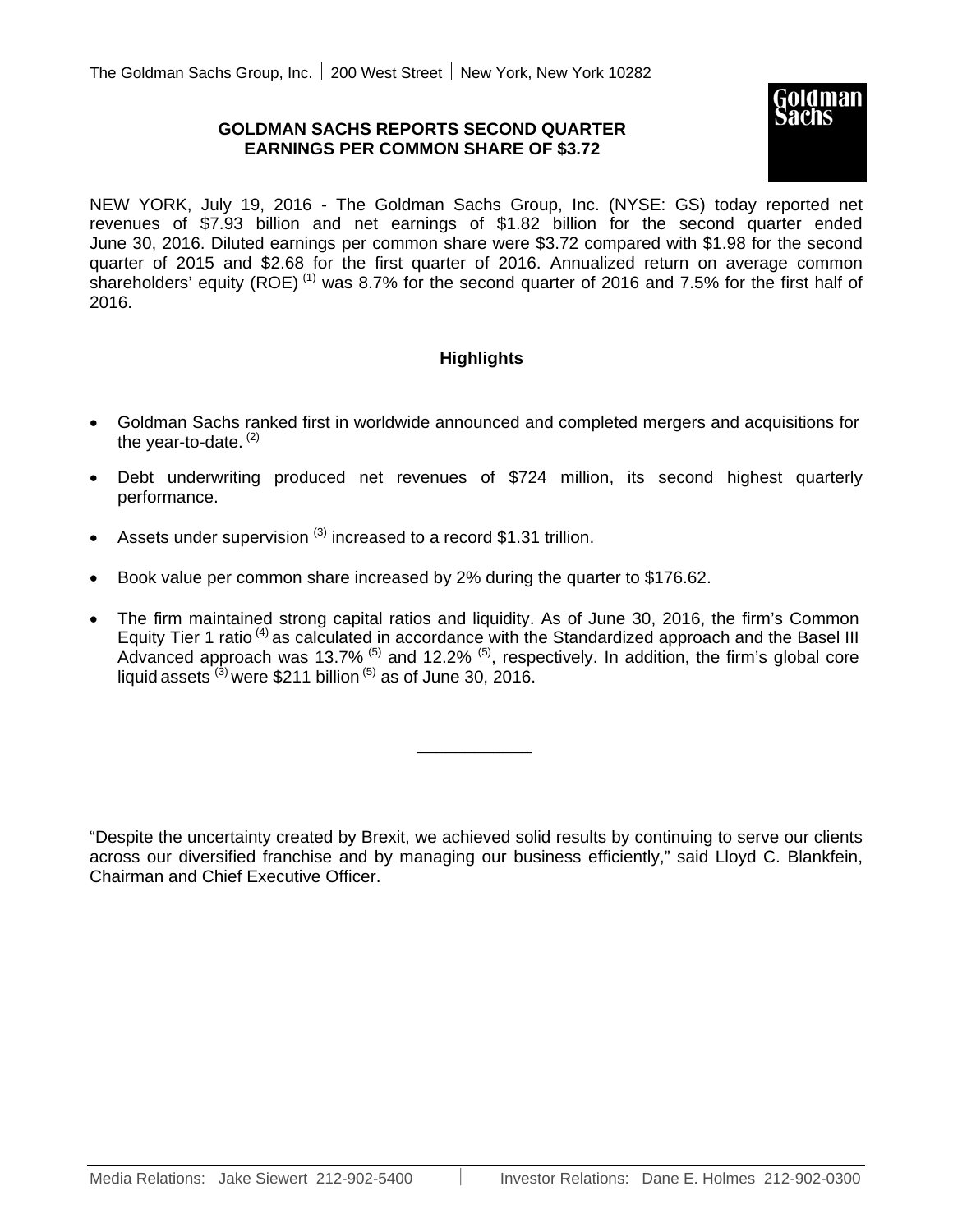# **Net Revenues**

# **Investment Banking**

Net revenues in Investment Banking were \$1.79 billion for the second quarter of 2016, 11% lower than the second quarter of 2015 and 22% higher than the first quarter of 2016. Net revenues in Financial Advisory were \$794 million, 3% lower compared with a strong second quarter of 2015, reflecting a decrease in industry-wide completed mergers and acquisitions. Net revenues in Underwriting were \$993 million, 17% lower compared with a strong second quarter of 2015, due to significantly lower net revenues in equity underwriting, primarily reflecting a significant decline in industry-wide activity. Net revenues in debt underwriting were significantly higher compared with the second quarter of 2015, reflecting significantly higher net revenues from asset-backed activity. The firm's investment banking transaction backlog decreased compared with both the end of the first quarter of 2016 and the end of the second quarter of 2015.  $(3)$ 

## **Institutional Client Services**

Net revenues in Institutional Client Services were \$3.68 billion for the second quarter of 2016, 2% higher than the second quarter of 2015 and 7% higher than the first quarter of 2016.

Net revenues in Fixed Income, Currency and Commodities Client Execution were \$1.93 billion for the second quarter of 2016, 20% higher than the second quarter of 2015, due to significantly higher net revenues in currencies and credit products, as well as higher net revenues in interest rate products and commodities. These increases were partially offset by significantly lower net revenues in mortgages. Although market-making conditions generally improved compared with the first quarter of 2016, Fixed Income, Currency and Commodities Client Execution continued to operate in a challenging environment characterized by low interest rates, political uncertainty and concerns about global growth.

Net revenues in Equities were \$1.75 billion for the second quarter of 2016, 12% lower than the second quarter of 2015, primarily reflecting significantly lower net revenues in equities client execution, due to significantly lower net revenues in both cash products and derivatives in Asia. In addition, net revenues in securities services were slightly lower, reflecting the impact of lower average customer balances, and commissions and fees were also slightly lower. During the quarter, the operating environment for Equities was impacted by lower levels of client activity, lower market volumes and a decline in volatility compared with the first quarter of 2016.

For the second quarter of 2015, the fair value net gain attributable to the impact of changes in the firm's credit spreads on borrowings included in net revenues was \$185 million (\$153 million and \$32 million related to Fixed Income, Currency and Commodities Client Execution and equities client execution, respectively). Beginning in the first quarter of 2016, such gains and losses are included in other comprehensive income. <sup>(6)</sup>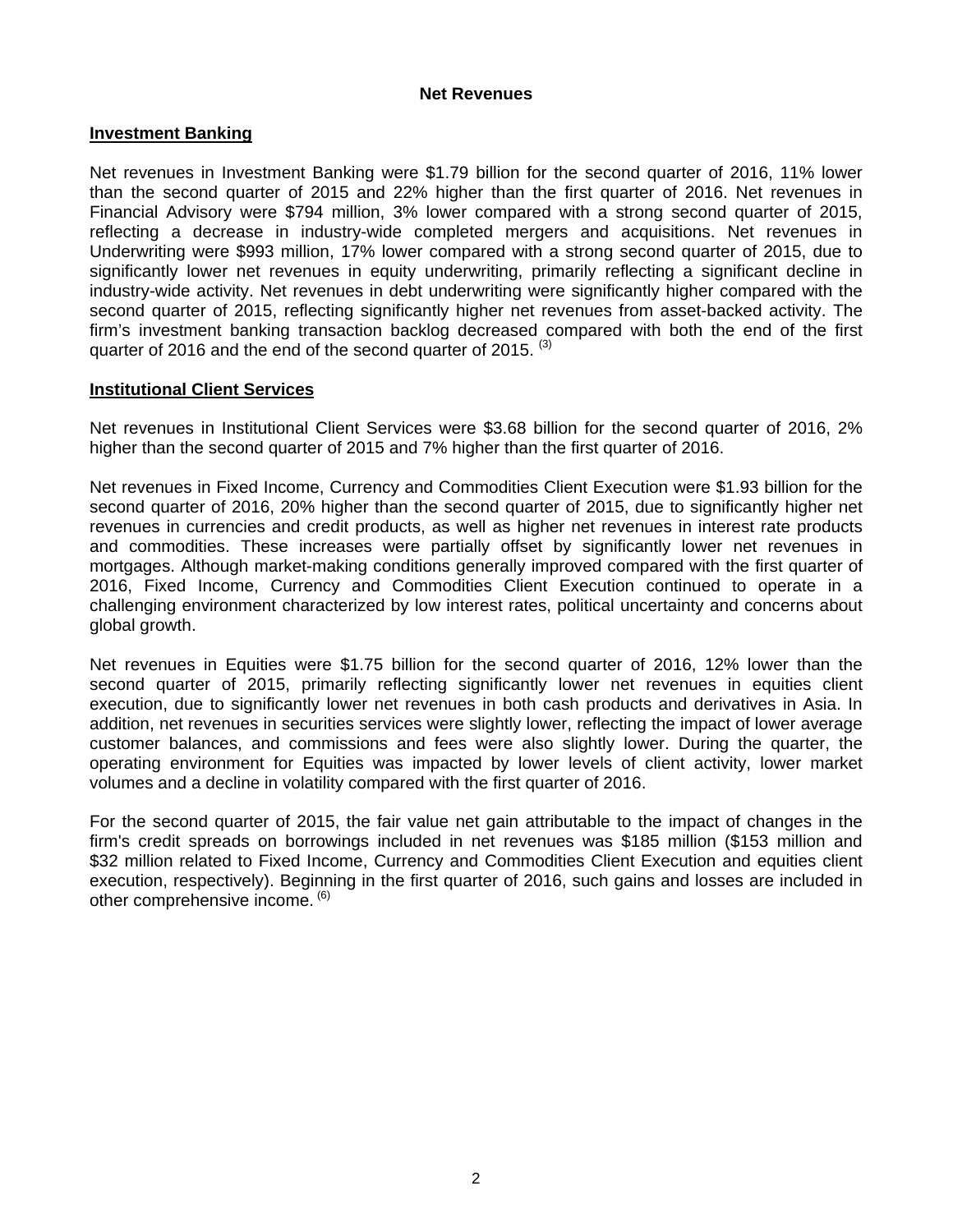## **Investing & Lending**

Net revenues in Investing & Lending were \$1.11 billion for the second quarter of 2016, 38% lower than the second quarter of 2015 and significantly higher than the first quarter of 2016. The decrease in net revenues compared with a solid second quarter of 2015 was primarily due to a significant decrease in net gains from investments in both private and public equities. Net revenues in debt securities and loans were lower compared with the second quarter of 2015, primarily reflecting lower net gains from investments, partially offset by higher net interest income.

### **Investment Management**

Net revenues in Investment Management were \$1.35 billion for the second quarter of 2016, 18% lower than the second quarter of 2015 and essentially unchanged compared with the first quarter of 2016. The decrease in net revenues compared with the second quarter of 2015 primarily reflected significantly lower incentive fees. In addition, management and other fees were slightly lower, reflecting shifts in the mix of client assets and strategies, partially offset by the impact of higher average assets under supervision. During the quarter, total assets under supervision (3) increased \$23 billion to \$1.31 trillion. Long-term assets under supervision increased \$20 billion, reflecting net market appreciation of \$19 billion, primarily in fixed income and equity assets, and net inflows of \$1 billion. In addition, liquidity products increased \$3 billion.

## **Expenses**

Operating expenses were \$5.47 billion for the second quarter of 2016, 26% lower than the second quarter of 2015 and 15% higher than the first quarter of 2016.

### **Compensation and Benefits**

The accrual for compensation and benefits expenses (including salaries, estimated year-end discretionary compensation, amortization of equity awards and other items such as benefits) was \$3.33 billion for the second quarter of 2016, 13% lower than the second quarter of 2015, reflecting a decrease in net revenues. The ratio of compensation and benefits to net revenues for the first half of 2016 was 42.0%, unchanged compared with the first half of 2015. Total staff decreased 5% during the second quarter of 2016.

## **Non-Compensation Expenses**

Non-compensation expenses were \$2.14 billion for the second quarter of 2016, 40% lower than the second quarter of 2015 and 2% higher than the first quarter of 2016. The decrease compared with the second quarter of 2015 primarily reflected significantly lower net provisions for mortgage-related litigation and regulatory matters, which are included in other expenses. In addition, market development expenses were lower compared with the second quarter of 2015.

Net provisions for litigation and regulatory proceedings for the second quarter of 2016 were \$126 million compared with \$1.45 billion for the second quarter of 2015.

## **Provision for Taxes**

The effective income tax rate for the first half of 2016 decreased to 26.8% from 28.0% for the first quarter of 2016, reflecting the resolution of certain tax matters.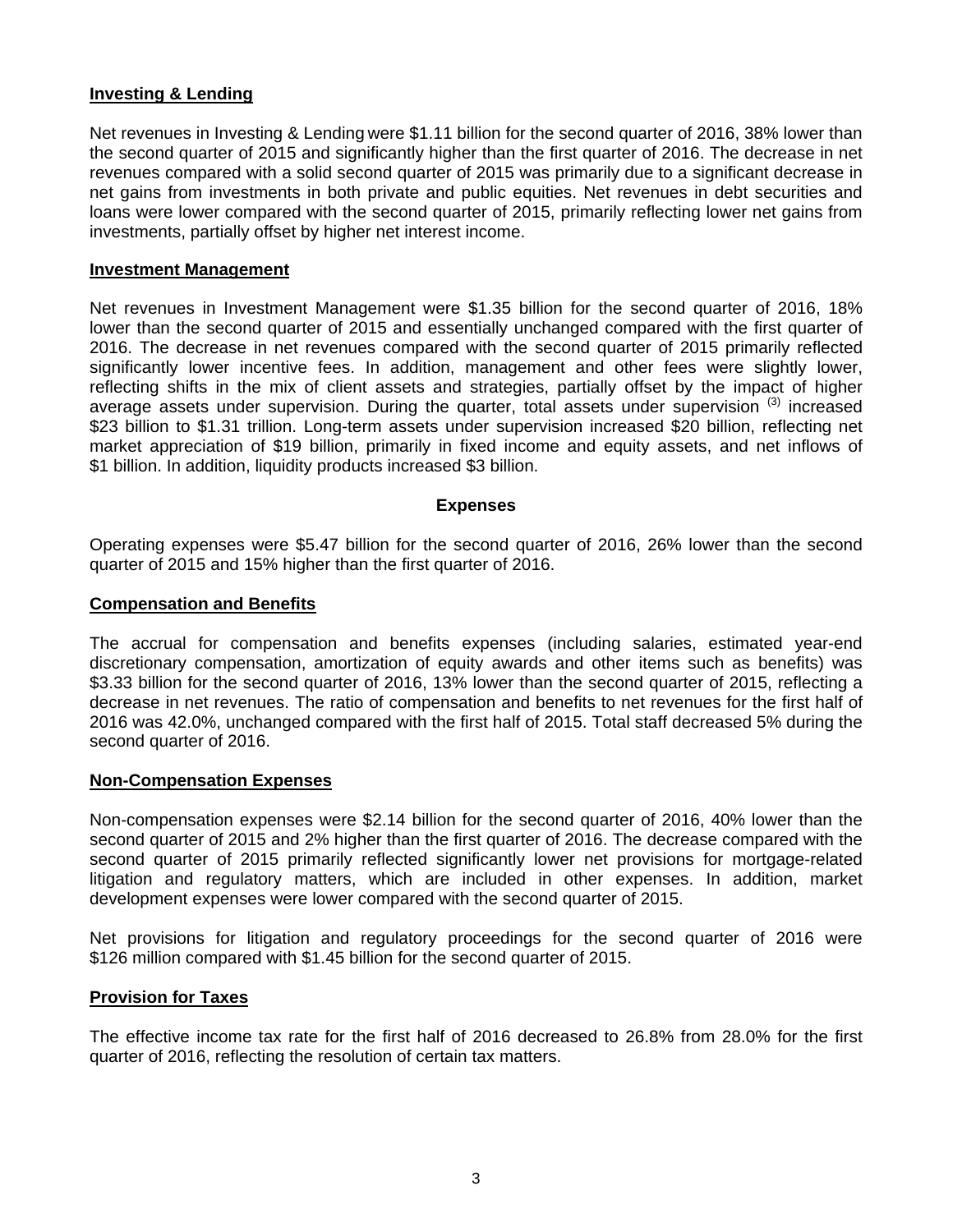## **Capital**

- As of June 30, 2016, total capital was \$270.24 billion, consisting of \$86.51 billion in total shareholders' equity (common shareholders' equity of \$75.31 billion and preferred stock of \$11.20 billion) and \$183.73 billion in unsecured long-term borrowings.
- The firm's Standardized Common Equity Tier 1 ratio  $(4)$  reflecting the applicable transitional provisions was 13.7%  $^{(5)}$  as of June 30, 2016, compared with 13.4% as of March 31, 2016.
- The firm's Basel III Advanced Common Equity Tier 1 ratio<sup>(4)</sup> reflecting the applicable transitional provisions was 12.2%<sup>(5)</sup> as of June 30, 2016, compared with 12.2% as of March 31, 2016.
- The firm's supplementary leverage ratio  $(3)$  on a fully phased-in basis was 6.1%  $(5)$  as of June 30, 2016, compared with 6.0% as of March 31, 2016.
- On July 18, 2016, the Board of Directors of The Goldman Sachs Group, Inc. declared a dividend of \$0.65 per common share to be paid on September 29, 2016 to common shareholders of record on September 1, 2016.
- During the quarter, the firm repurchased 11.1 million shares of its common stock at an average cost per share of \$156.60, for a total cost of \$1.74 billion.  $(7)$
- $\bullet$  Book value per common share was \$176.62 and tangible book value per common share  $^{(8)}$  was \$166.90, both 2% higher compared with the end of the first quarter of 2016. Book value per common share and tangible book value per common share are based on common shares outstanding, including restricted stock units granted to employees with no future service requirements, of 426.4 million as of June 30, 2016.
- Average diluted common shares outstanding decreased 2% during the quarter to a record low 439.2 million.

## **Other Balance Sheet and Liquidity Metrics**

- $\bullet$  Total assets were \$897 billion  $^{(5)}$  as of June 30, 2016, compared with \$878 billion as of March 31, 2016.
- The firm's global core liquid assets  $(3)$  were \$211 billion  $(5)$  as of June 30, 2016 and averaged \$210 billion<sup>(5)</sup> for the second quarter of 2016, compared with an average of \$198 billion for the first quarter of 2016.
- Level 3 assets were \$25 billion  $^{(5)}$  as of June 30, 2016, compared with \$24 billion as of March 31, 2016, and represented 2.8% of total assets.

\_\_\_\_\_\_\_\_\_\_\_\_\_

4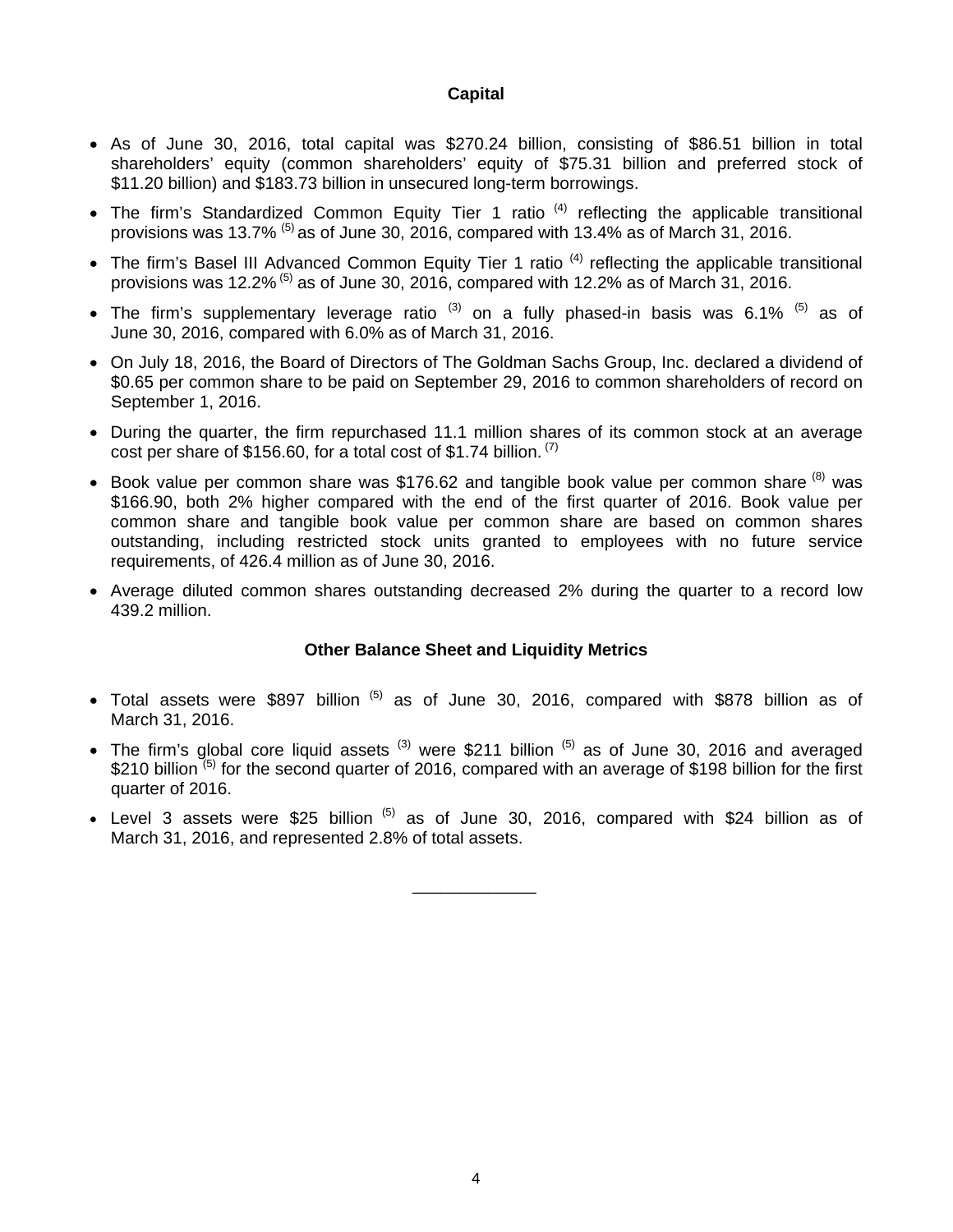The Goldman Sachs Group, Inc. is a leading global investment banking, securities and investment management firm that provides a wide range of financial services to a substantial and diversified client base that includes corporations, financial institutions, governments and individuals. Founded in 1869, the firm is headquartered in New York and maintains offices in all major financial centers around the world.

#### Cautionary Note Regarding Forward-Looking Statements

This press release contains "forward-looking statements" within the meaning of the safe harbor provisions of the U.S. Private Securities Litigation Reform Act of 1995. Forward-looking statements are not historical facts, but instead represent only the firm's beliefs regarding future events, many of which, by their nature, are inherently uncertain and outside of the firm's control. It is possible that the firm's actual results and financial condition may differ, possibly materially, from the anticipated results and financial condition indicated in these forward-looking statements. For a discussion of some of the risks and important factors that could affect the firm's future results and financial condition, see "Risk Factors" in Part I, Item 1A of the firm's Annual Report on Form 10-K for the year ended December 31, 2015.

Information regarding the firm's capital ratios, risk-weighted assets, supplementary leverage ratio, total assets, level 3 assets and global core liquid assets consists of preliminary estimates. These estimates are forward-looking statements and are subject to change, possibly materially, as the firm completes its financial statements.

Statements about the firm's investment banking transaction backlog also may constitute forward-looking statements. Such statements are subject to the risk that the terms of these transactions may be modified or that they may not be completed at all; therefore, the net revenues, if any, that the firm actually earns from these transactions may differ, possibly materially, from those currently expected. Important factors that could result in a modification of the terms of a transaction or a transaction not being completed include, in the case of underwriting transactions, a decline or continued weakness in general economic conditions, outbreak of hostilities, volatility in the securities markets generally or an adverse development with respect to the issuer of the securities and, in the case of financial advisory transactions, a decline in the securities markets, an inability to obtain adequate financing, an adverse development with respect to a party to the transaction or a failure to obtain a required regulatory approval. For a discussion of other important factors that could adversely affect the firm's investment banking transactions, see "Risk Factors" in Part I, Item 1A of the firm's Annual Report on Form 10-K for the year ended December 31, 2015.

#### Conference Call

A conference call to discuss the firm's results, outlook and related matters will be held at 9:30 am (ET). The call will be open to the public. Members of the public who would like to listen to the conference call should dial 1-888-281-7154 (in the U.S.) or 1-706-679-5627 (outside the U.S.). The number should be dialed at least 10 minutes prior to the start of the conference call. The conference call will also be accessible as an audio webcast through the Investor Relations section of the firm's web site, *www.goldmansachs.com/investor-relations*. There is no charge to access the call. For those unable to listen to the live broadcast, a replay will be available on the firm's web site or by dialing 1-855-859-2056 (in the U.S.) or 1-404-537-3406 (outside the U.S.) passcode number 39817266 beginning approximately three hours after the event. Please direct any questions regarding obtaining access to the conference call to Goldman Sachs Investor Relations, via e-mail, at gs-investorrelations@gs.com.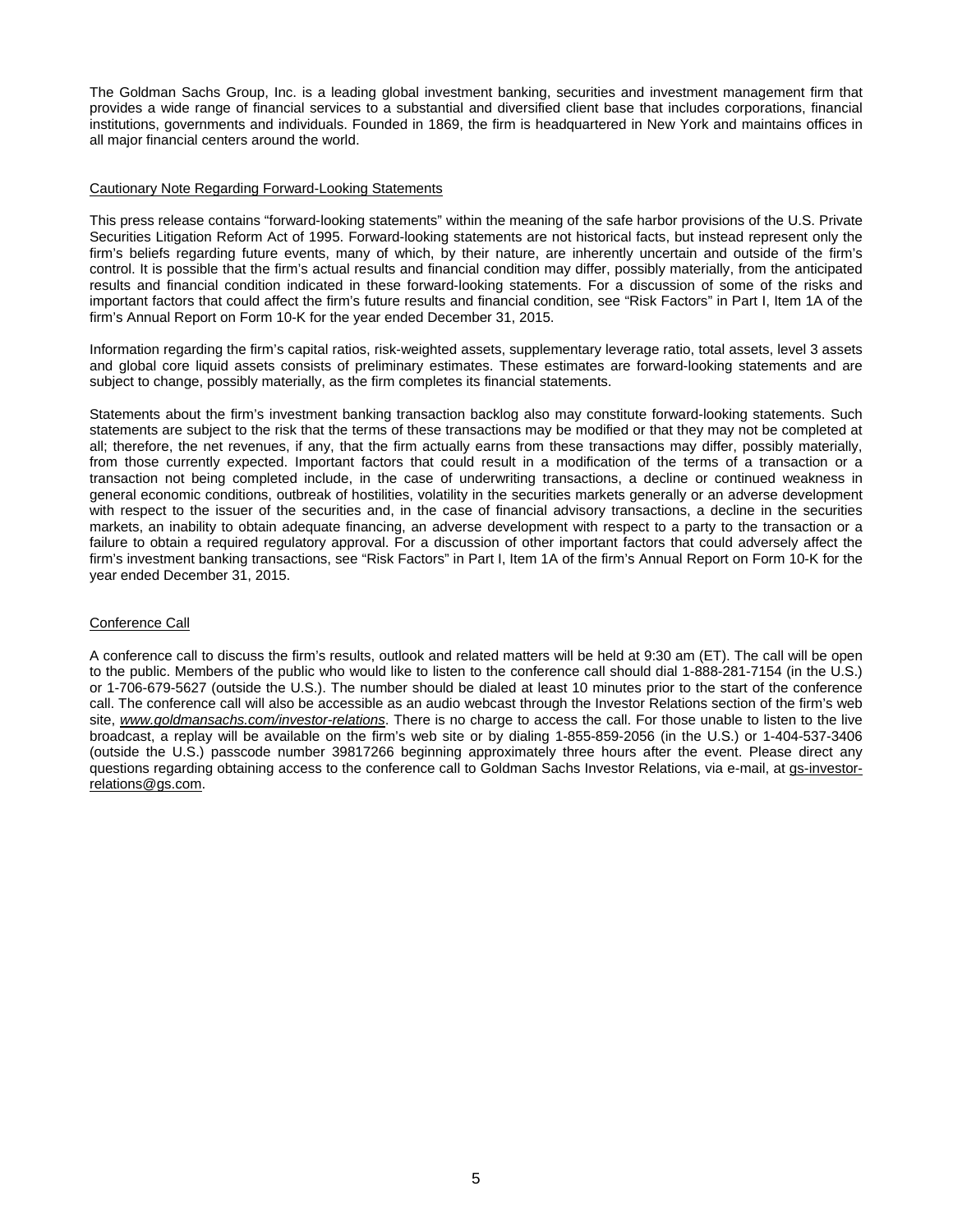#### **THE GOLDMAN SACHS GROUP, INC. AND SUBSIDIARIES SEGMENT NET REVENUES (UNAUDITED)** *\$ in millions*

|                                                         | <b>Three Months Ended</b> |                         |    |                   | % Change From           |                   |   |                         |
|---------------------------------------------------------|---------------------------|-------------------------|----|-------------------|-------------------------|-------------------|---|-------------------------|
|                                                         |                           | <b>June 30,</b><br>2016 |    | March 31,<br>2016 | <b>June 30,</b><br>2015 | March 31,<br>2016 |   | <b>June 30,</b><br>2015 |
| <b>Investment Banking</b><br><b>Financial Advisory</b>  | \$                        | 794                     | \$ | 771               | \$<br>821               | 3                 | % | $(3)$ %                 |
| Equity underwriting                                     |                           | 269                     |    | 183               | 595                     | 47                |   | (55)                    |
| Debt underwriting<br><b>Total Underwriting</b>          |                           | 724<br>993              |    | 509<br>692        | 603<br>1,198            | 42<br>43          |   | 20<br>(17)              |
| <b>Total Investment Banking</b>                         |                           | 1,787                   |    | 1,463             | 2,019                   | $\overline{22}$   |   | (11)                    |
| <b>Institutional Client Services</b>                    |                           |                         |    |                   |                         |                   |   |                         |
| Fixed Income, Currency and Commodities Client Execution |                           | 1,927                   |    | 1,663             | 1,604                   | 16                |   | 20                      |
| Equities client execution                               |                           | 587                     |    | 470               | 787                     | 25                |   | (25)                    |
| Commissions and fees                                    |                           | 745                     |    | 878               | 767                     | (15)              |   | (3)                     |
| Securities services                                     |                           | 422                     |    | 432               | 443                     | (2)               |   | (5)                     |
| <b>Total Equities</b>                                   |                           | 1,754                   |    | 1,780             | 1,997                   | (1)               |   | (12)                    |
| <b>Total Institutional Client Services</b>              |                           | 3,681                   |    | 3,443             | 3,601                   | $\overline{7}$    |   | $\overline{2}$          |
| <b>Investing &amp; Lending</b>                          |                           |                         |    |                   |                         |                   |   |                         |
| Equity securities                                       |                           | 626                     |    |                   | 1,254                   | N.M.              |   | (50)                    |
| Debt securities and loans                               |                           | 485                     |    | 87                | 547                     | N.M.              |   | (11)                    |
| Total Investing & Lending                               |                           | 1,111                   |    | 87                | 1,801                   | N.M.              |   | (38)                    |
| <b>Investment Management</b>                            |                           |                         |    |                   |                         |                   |   |                         |
| Management and other fees                               |                           | 1,181                   |    | 1,165             | 1,245                   |                   |   | (5)                     |
| Incentive fees                                          |                           | 37                      |    | 46                | 263                     | (20)              |   | (86)                    |
| <b>Transaction revenues</b>                             |                           | 135                     |    | 134               | 140                     |                   |   | (4)                     |
| <b>Total Investment Management</b>                      |                           | 1,353                   |    | 1,345             | 1,648                   | $\mathbf{1}$      |   | (18)                    |
| Total net revenues                                      |                           | 7,932                   | \$ | 6,338             | \$<br>9,069             | 25                |   | (13)                    |

|                                                                                                 |    | <b>Six Months Ended</b> |    |                  | % Change From           |  |  |
|-------------------------------------------------------------------------------------------------|----|-------------------------|----|------------------|-------------------------|--|--|
| <b>Investment Banking</b><br><b>Financial Advisory</b>                                          |    | <b>June 30,</b><br>2016 |    | June 30,<br>2015 | <b>June 30,</b><br>2015 |  |  |
|                                                                                                 |    | 1,565                   | \$ | 1,782            | (12) %                  |  |  |
| Equity underwriting                                                                             |    | 452                     |    | 1,128            | (60)                    |  |  |
| Debt underwriting                                                                               |    | 1,233                   |    | 1,014            | 22                      |  |  |
| <b>Total Underwriting</b>                                                                       |    | 1,685                   |    | 2,142            | (21)                    |  |  |
| <b>Total Investment Banking</b>                                                                 |    | 3,250                   |    | 3,924            | (17)                    |  |  |
| <b>Institutional Client Services</b><br>Fixed Income, Currency and Commodities Client Execution |    | 3,590                   |    | 4,738            | (24)                    |  |  |
| Equities client execution                                                                       |    | 1,057                   |    | 1,911            | (45)                    |  |  |
| Commissions and fees                                                                            |    | 1,623                   |    | 1,575            | 3                       |  |  |
| Securities services                                                                             |    | 854                     |    | 836              | $\overline{2}$          |  |  |
| <b>Total Equities</b>                                                                           |    | 3,534                   |    | 4,322            | (18)                    |  |  |
| <b>Total Institutional Client Services</b>                                                      |    | 7,124                   |    | 9,060            | (21)                    |  |  |
| <b>Investing &amp; Lending</b>                                                                  |    |                         |    |                  |                         |  |  |
| Equity securities                                                                               |    | 626                     |    | 2,414            | (74)                    |  |  |
| Debt securities and loans                                                                       |    | 572                     |    | 1,056            | (46)                    |  |  |
| Total Investing & Lending                                                                       |    | 1,198                   |    | 3,470            | (65)                    |  |  |
| <b>Investment Management</b>                                                                    |    |                         |    |                  |                         |  |  |
| Management and other fees                                                                       |    | 2,346                   |    | 2,439            | (4)                     |  |  |
| Incentive fees                                                                                  |    | 83                      |    | 517              | (84)                    |  |  |
| <b>Transaction revenues</b>                                                                     |    | 269                     |    | 276              | (3)                     |  |  |
| <b>Total Investment Management</b>                                                              |    | 2,698                   |    | 3,232            | (17)                    |  |  |
| Total net revenues                                                                              | \$ | 14,270                  | \$ | 19,686           | (28)                    |  |  |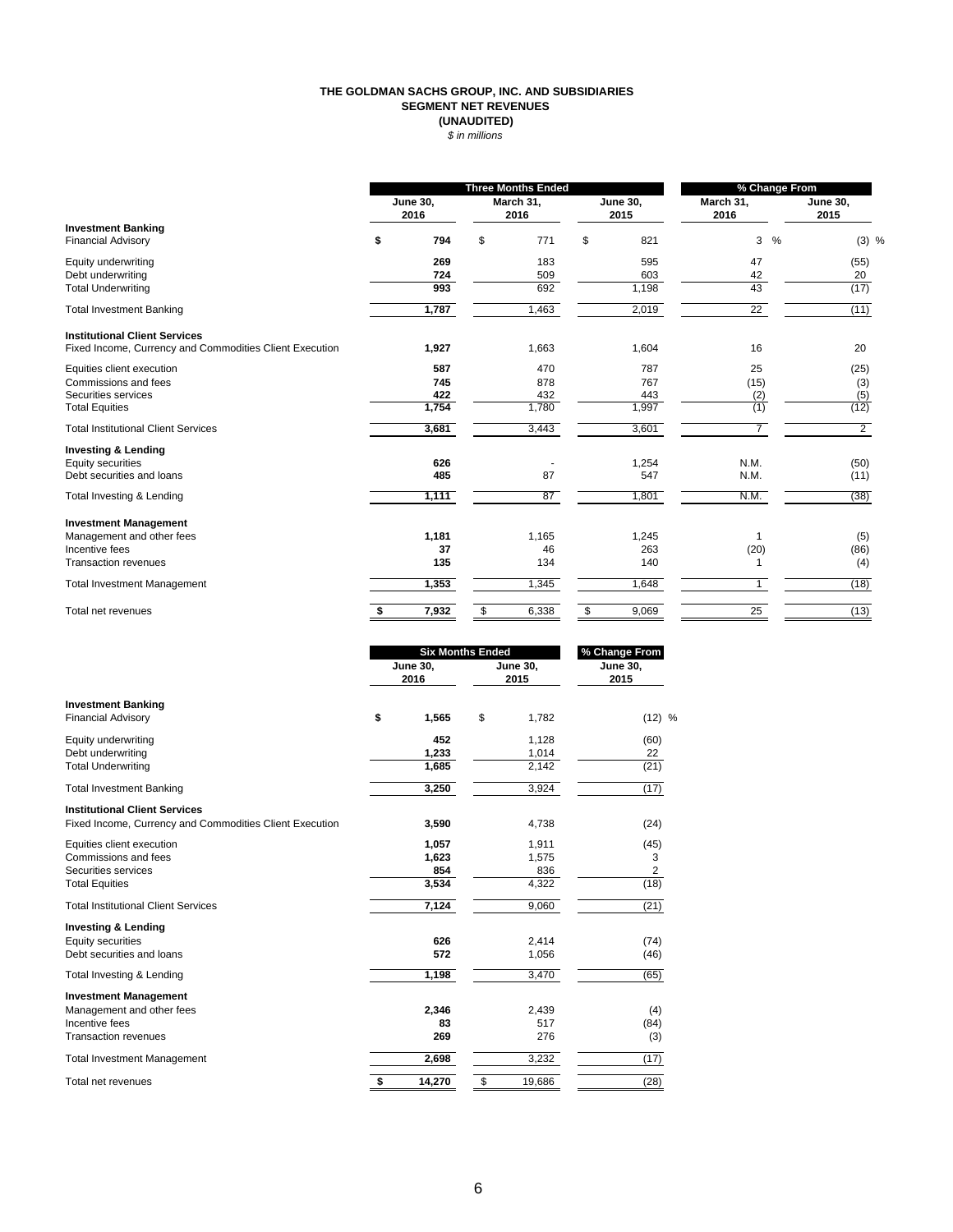#### **THE GOLDMAN SACHS GROUP, INC. AND SUBSIDIARIES CONSOLIDATED STATEMENTS OF EARNINGS (UNAUDITED)**

*In millions, except per share amounts and total staff*

|                                                          | <b>Three Months Ended</b> |        |           |        | % Change From   |        |                |      |                 |
|----------------------------------------------------------|---------------------------|--------|-----------|--------|-----------------|--------|----------------|------|-----------------|
|                                                          | <b>June 30,</b>           |        | March 31, |        | <b>June 30,</b> |        | March 31,      |      | <b>June 30,</b> |
|                                                          |                           | 2016   |           | 2016   |                 | 2015   | 2016           |      | 2015            |
| <b>Revenues</b>                                          |                           |        |           |        |                 |        |                |      |                 |
| Investment banking                                       | \$                        | 1,787  | \$        | 1,463  | \$              | 2,019  | 22             | $\%$ | (11) %          |
| Investment management                                    |                           | 1,260  |           | 1,262  |                 | 1,566  |                |      | (20)            |
| Commissions and fees                                     |                           | 777    |           | 917    |                 | 805    | (15)           |      | (3)             |
| Market making                                            |                           | 2,490  |           | 1,862  |                 | 2,309  | 34             |      | 8               |
| Other principal transactions                             |                           | 864    |           | (49)   |                 | 1,707  | N.M.           |      | (49)            |
| Total non-interest revenues                              |                           | 7,178  |           | 5,455  |                 | 8,406  | 32             |      | (15)            |
| Interest income                                          |                           | 2,530  |           | 2,348  |                 | 2,150  | 8              |      | 18              |
| Interest expense                                         |                           | 1,776  |           | 1,465  |                 | 1,487  | 21             |      | 19              |
| Net interest income                                      |                           | 754    |           | 883    |                 | 663    | (15)           |      | 14              |
| Net revenues, including net interest income              |                           | 7,932  |           | 6,338  |                 | 9,069  | 25             |      | (13)            |
| <b>Operating expenses</b>                                |                           |        |           |        |                 |        |                |      |                 |
| Compensation and benefits                                |                           | 3,331  |           | 2,662  |                 | 3,809  | 25             |      | (13)            |
| Brokerage, clearing, exchange and distribution fees      |                           | 625    |           | 691    |                 | 647    | (10)           |      | (3)             |
| Market development                                       |                           | 112    |           | 122    |                 | 147    | (8)            |      | (24)            |
| Communications and technology                            |                           | 205    |           | 197    |                 | 203    | $\overline{4}$ |      | $\mathbf{1}$    |
| Depreciation and amortization                            |                           | 245    |           | 239    |                 | 265    | 3              |      | (8)             |
| Occupancy                                                |                           | 181    |           | 183    |                 | 186    | (1)            |      | (3)             |
| Professional fees                                        |                           | 231    |           | 220    |                 | 250    | 5              |      | (8)             |
| Other expenses                                           |                           | 539    |           | 448    |                 | 1,836  | 20             |      | (71)            |
| Total non-compensation expenses                          |                           | 2,138  |           | 2,100  |                 | 3,534  | $\overline{2}$ |      | (40)            |
| Total operating expenses                                 |                           | 5,469  |           | 4,762  |                 | 7,343  | 15             |      | (26)            |
| Pre-tax earnings                                         |                           | 2,463  |           | 1,576  |                 | 1,726  | 56             |      | 43              |
| Provision for taxes                                      |                           | 641    |           | 441    |                 | 678    | 45             |      | (5)             |
| Net earnings                                             |                           | 1,822  |           | 1,135  |                 | 1,048  | 61             |      | 74              |
| Preferred stock dividends                                |                           | 188    |           | (65)   | (10)            | 132    | N.M.           |      | 42              |
| Net earnings applicable to common shareholders           | $\frac{1}{2}$             | 1,634  | \$        | 1,200  | \$              | 916    | 36             |      | 78              |
| Earnings per common share                                |                           |        |           |        |                 |        |                |      |                 |
| Basic <sup>(9)</sup>                                     | \$                        | 3.77   | \$        | 2.71   | \$              | 2.01   | 39             | %    | 88<br>%         |
| <b>Diluted</b>                                           |                           | 3.72   |           | 2.68   |                 | 1.98   | 39             |      | 88              |
| Average common shares outstanding                        |                           |        |           |        |                 |        |                |      |                 |
| Basic                                                    |                           | 431.9  |           | 440.8  |                 | 451.4  | (2)            |      | (4)             |
| <b>Diluted</b>                                           |                           | 439.2  |           | 447.4  |                 | 461.6  | (2)            |      | (5)             |
| Selected data at period-end                              |                           |        |           |        |                 |        |                |      |                 |
| Total staff (employees, consultants and temporary staff) |                           | 34,800 |           | 36,500 |                 | 34,900 | (5)            |      |                 |
|                                                          |                           |        |           |        |                 |        |                |      |                 |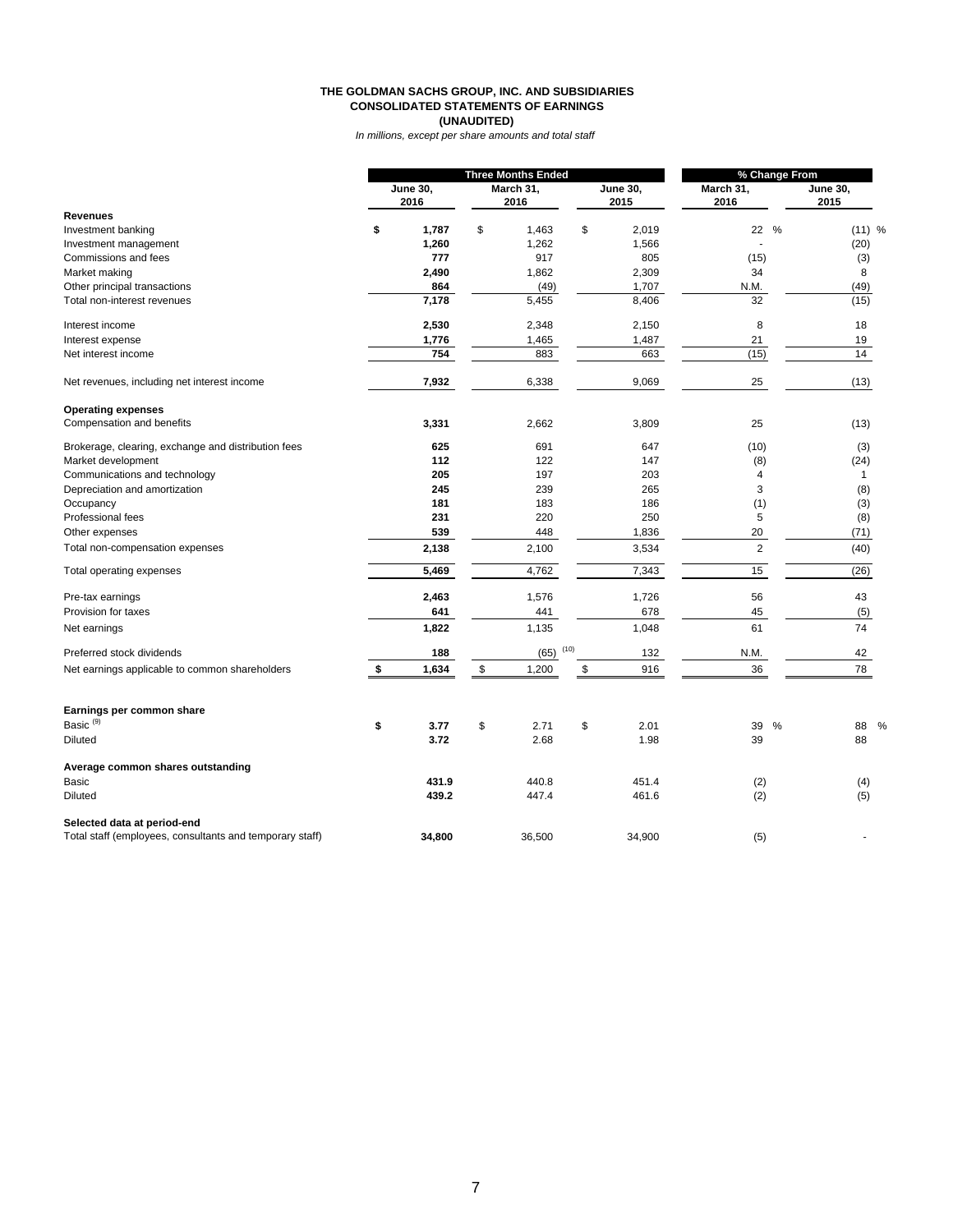#### **THE GOLDMAN SACHS GROUP, INC. AND SUBSIDIARIES CONSOLIDATED STATEMENTS OF EARNINGS (UNAUDITED)**

*In millions, except per share amounts* 

|                                                     | <b>Six Months Ended</b> |                 |      |                 | % Change From   |  |  |
|-----------------------------------------------------|-------------------------|-----------------|------|-----------------|-----------------|--|--|
|                                                     |                         | <b>June 30,</b> |      | <b>June 30,</b> | <b>June 30,</b> |  |  |
|                                                     |                         | 2016            |      | 2015            | 2015            |  |  |
| <b>Revenues</b>                                     |                         |                 |      |                 |                 |  |  |
| Investment banking                                  | \$                      | 3,250           | \$   | 3,924           | $(17)$ %        |  |  |
| Investment management                               |                         | 2,522           |      | 3,069           | (18)            |  |  |
| Commissions and fees                                |                         | 1,694           |      | 1,658           | $\overline{2}$  |  |  |
| Market making                                       |                         | 4,352           |      | 6,234           | (30)            |  |  |
| Other principal transactions                        |                         | 815             |      | 3,279           | (75)            |  |  |
| Total non-interest revenues                         |                         | 12,633          |      | 18,164          | (30)            |  |  |
| Interest income                                     |                         | 4,878           |      | 4,185           | 17              |  |  |
| Interest expense                                    |                         | 3,241           |      | 2,663           | 22              |  |  |
| Net interest income                                 |                         | 1,637           |      | 1,522           | 8               |  |  |
| Net revenues, including net interest income         |                         | 14,270          |      | 19,686          | (28)            |  |  |
| <b>Operating expenses</b>                           |                         |                 |      |                 |                 |  |  |
| Compensation and benefits                           |                         | 5,993           |      | 8,268           | (28)            |  |  |
| Brokerage, clearing, exchange and distribution fees |                         | 1,316           |      | 1,285           | $\overline{2}$  |  |  |
| Market development                                  |                         | 234             |      | 286             | (18)            |  |  |
| Communications and technology                       |                         | 402             |      | 401             |                 |  |  |
| Depreciation and amortization                       |                         | 484             |      | 484             |                 |  |  |
| Occupancy                                           |                         | 364             |      | 390             | (7)             |  |  |
| Professional fees                                   |                         | 451             |      | 461             | (2)             |  |  |
| Other expenses                                      |                         | 987             |      | 2,451           | (60)            |  |  |
| Total non-compensation expenses                     |                         | 4,238           |      | 5,758           | (26)            |  |  |
| Total operating expenses                            |                         | 10,231          |      | 14,026          | (27)            |  |  |
| Pre-tax earnings                                    |                         | 4,039           |      | 5,660           | (29)            |  |  |
| Provision for taxes                                 |                         | 1,082           |      | 1,768           | (39)            |  |  |
| Net earnings                                        |                         | 2,957           |      | 3,892           | (24)            |  |  |
| Preferred stock dividends                           |                         | 123             | (10) | 228             | (46)            |  |  |
| Net earnings applicable to common shareholders      | \$                      | 2,834           | \$   | 3,664           | (23)            |  |  |
| Earnings per common share                           |                         |                 |      |                 |                 |  |  |
| Basic <sup>(9)</sup>                                | \$                      | 6.47            | \$   | 8.07            | $(20)$ %        |  |  |
| <b>Diluted</b>                                      |                         | 6.39            |      | 7.93            | (19)            |  |  |
| Average common shares outstanding                   |                         |                 |      |                 |                 |  |  |
| <b>Basic</b>                                        |                         | 436.2           |      | 452.3           | (4)             |  |  |
| <b>Diluted</b>                                      |                         | 443.2           |      | 462.1           | (4)             |  |  |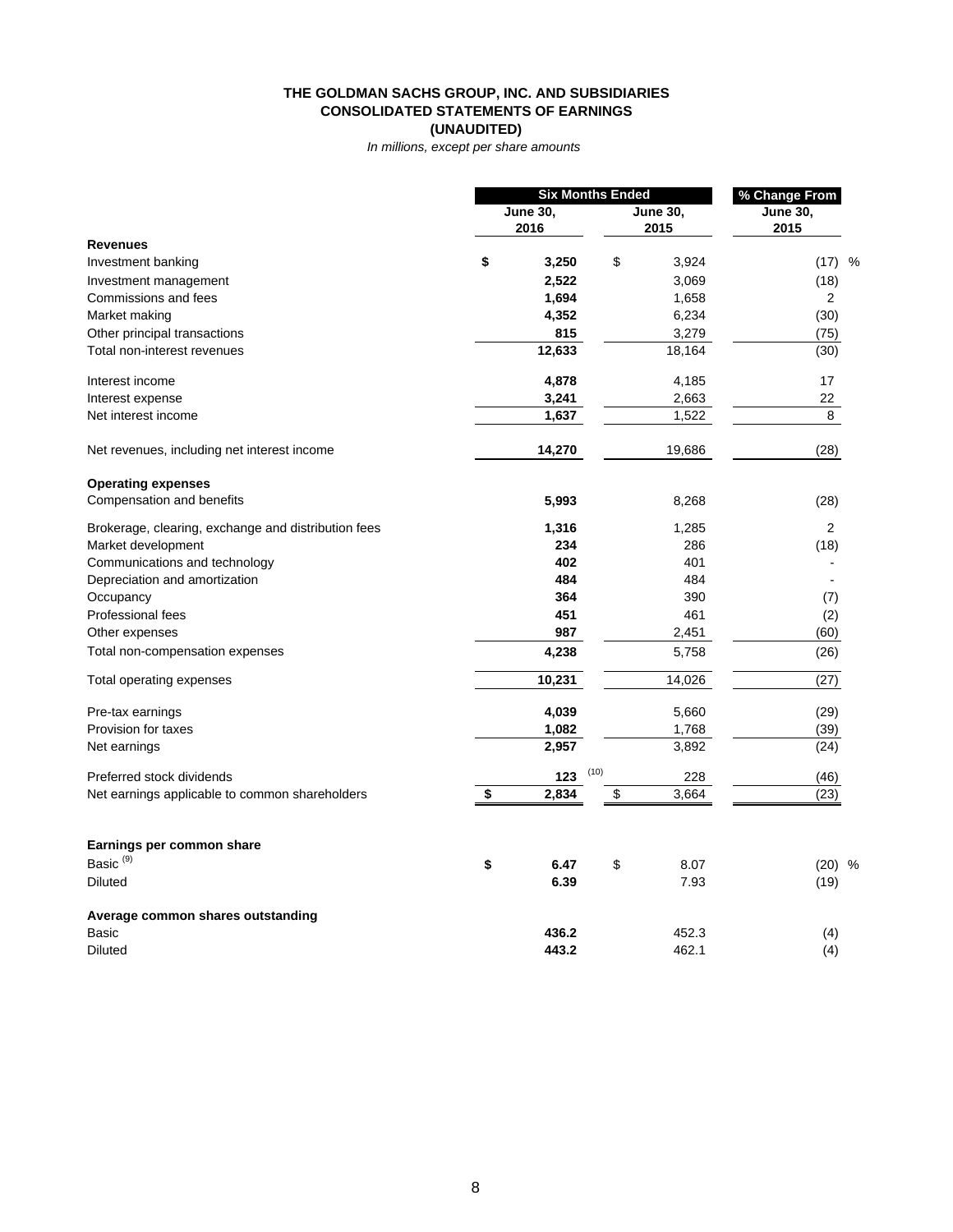#### **THE GOLDMAN SACHS GROUP, INC. AND SUBSIDIARIES SELECTED FINANCIAL DATA (UNAUDITED)**

|                        |    | Average Daily VaR <sup>(3)</sup><br>\$ in millions<br><b>Three Months Ended</b> |    |      |    |                         |  |  |  |  |
|------------------------|----|---------------------------------------------------------------------------------|----|------|----|-------------------------|--|--|--|--|
|                        |    |                                                                                 |    |      |    |                         |  |  |  |  |
|                        |    | <b>June 30,</b><br>2016                                                         |    |      |    | <b>June 30,</b><br>2015 |  |  |  |  |
| <b>Risk Categories</b> |    |                                                                                 |    | 2016 |    |                         |  |  |  |  |
| Interest rates         | \$ | 45                                                                              | \$ | 54   | \$ | 46                      |  |  |  |  |
| Equity prices          |    | 27                                                                              |    | 25   |    | 28                      |  |  |  |  |
| Currency rates         |    | 17                                                                              |    | 29   |    | 30                      |  |  |  |  |
| Commodity prices       |    | 20                                                                              |    | 16   |    | 19                      |  |  |  |  |
| Diversification effect |    | (47)                                                                            |    | (52) |    | (46)                    |  |  |  |  |
| Total                  |    | 62                                                                              | ¢  | 72   | \$ | 77                      |  |  |  |  |

## **Assets Under Supervision (3)**

*\$ in billions*

|                         | As of                   |    |                   |    |                         |                   | % Change From |                         |  |
|-------------------------|-------------------------|----|-------------------|----|-------------------------|-------------------|---------------|-------------------------|--|
|                         | <b>June 30,</b><br>2016 |    | March 31,<br>2016 |    | <b>June 30,</b><br>2015 | March 31,<br>2016 |               | <b>June 30,</b><br>2015 |  |
| <b>Asset Class</b>      |                         |    |                   |    |                         |                   |               |                         |  |
| Alternative investments | 150                     | \$ | 147               | \$ | 145                     | $\overline{2}$    | $\frac{0}{0}$ | $3\%$                   |  |
| Equity                  | 254                     |    | 252               |    | 249                     |                   |               |                         |  |
| Fixed income            | 581                     |    | 566               |    | 525                     | 3                 |               |                         |  |
| Long-term AUS           | 985                     |    | 965               |    | 919                     |                   |               |                         |  |
| Liquidity products      | 325                     |    | 322               |    | 263                     |                   |               | 24                      |  |
| <b>Total AUS</b>        | 1,310                   |    | 1,287             |    | 1,182                   | $\sim$            |               |                         |  |

|                                          |                         | <b>Three Months Ended</b> |                         |  |
|------------------------------------------|-------------------------|---------------------------|-------------------------|--|
|                                          | <b>June 30,</b><br>2016 | March 31,<br>2016         | <b>June 30,</b><br>2015 |  |
| Balance, beginning of period             | \$<br>1,287             | \$<br>1,252               | \$<br>1,177             |  |
| Net inflows / (outflows)                 |                         |                           |                         |  |
| Alternative investments                  | $\mathbf{2}$            |                           | 2                       |  |
| Equity                                   | (4)                     | 4                         | 2                       |  |
| Fixed income                             | 3                       | 5                         | 10                      |  |
| Long-term AUS net inflows / (outflows)   | 1                       | 10                        | 14                      |  |
| Liquidity products                       | 3                       | 16                        | (6)                     |  |
| Total AUS net inflows / (outflows)       | 4                       | 26                        | 8                       |  |
| Net market appreciation / (depreciation) | 19                      | 9                         | (3)                     |  |
| Balance, end of period                   | 1,310                   | 1,287                     | 1,182                   |  |